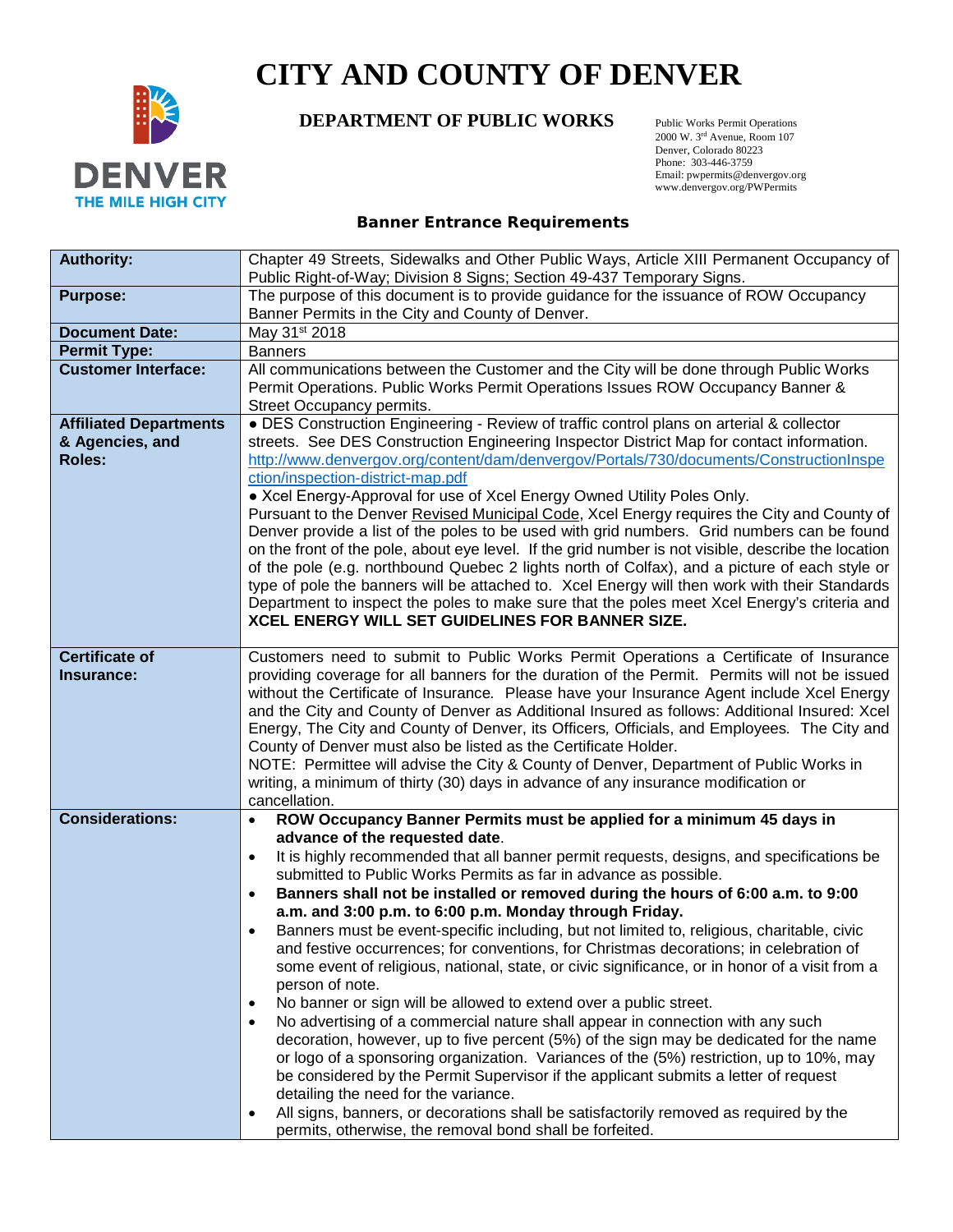|                                                    | Requests for normal events for commercial sporting teams will not be allowed. However<br>special events such as World Series, Stanley Cup, Etc. will be evaluated on a case by<br>case basis.                                                                                                                                                                                                                                                                                                                   |  |  |  |  |  |
|----------------------------------------------------|-----------------------------------------------------------------------------------------------------------------------------------------------------------------------------------------------------------------------------------------------------------------------------------------------------------------------------------------------------------------------------------------------------------------------------------------------------------------------------------------------------------------|--|--|--|--|--|
|                                                    | Customers must obtain a letter of approval if requesting a banner permit from the<br>following Local Maintenance Districts or Specialized Areas of the City.                                                                                                                                                                                                                                                                                                                                                    |  |  |  |  |  |
|                                                    | 16th Street Mall is initiated through the Downtown Denver Partnership 303-534-6161.<br>$\bullet$<br>Larimer Square is initiated through the Larimer Square Management Corp. 303-534-<br>$\bullet$<br>2367.                                                                                                                                                                                                                                                                                                      |  |  |  |  |  |
|                                                    | California Street between 14 <sup>th</sup> and 16 <sup>th</sup> streets are initiated through the Denver<br>$\bullet$<br>Convention & Visitors Bureau at 303-892-1112. (Convention Services Dept.)                                                                                                                                                                                                                                                                                                              |  |  |  |  |  |
|                                                    | Denver International Airport must be initiated through DEN 303-342-2000.<br>Public Works has no authority to issue permits for Denver Parks and Recreation.<br>$\bullet$<br>Contact Parks and recreation at 720-913-1311. Banners purposed for installation on or<br>adjacent to a designated parkway (see www.denvergov.org search designated<br>parkways) must be reviewed by Denver Parks and Recreation                                                                                                     |  |  |  |  |  |
|                                                    | At the discretion of the Manager of Public Works or designee, the customer may be<br>$\bullet$<br>required to take down designated banners at customer's cost.<br>Local Maintenance Districts as described in the Denver Charter Section 7.7.1 are exempt<br>$\bullet$<br>from providing insurance since the district is performing functions as a local maintenance                                                                                                                                            |  |  |  |  |  |
|                                                    | district.                                                                                                                                                                                                                                                                                                                                                                                                                                                                                                       |  |  |  |  |  |
| <b>Permits Required:</b>                           | Public Works Permit Operations will receive Xcel Energy's approval for pole use.<br>$\bullet$<br>A ROW Occupancy Banner Permit is required to hang banners in the right-of-way.<br>$\bullet$<br>A ROW Public Works Street Occupancy is required for the installation and removal of the<br>$\bullet$<br>banners. Customers must start this process by completing a ROW Public Works Street<br>Occupancy Request Form and submit it with your Traffic Control Plans (TCPs) to Public<br>Works Permit Operations. |  |  |  |  |  |
| Rates:                                             | ROW Occupancy Banner Permits are free to not-for-profits.<br>$\bullet$                                                                                                                                                                                                                                                                                                                                                                                                                                          |  |  |  |  |  |
|                                                    | Street Occupancy Permit processing fee of \$50.00 for each banner permit.<br>$\bullet$                                                                                                                                                                                                                                                                                                                                                                                                                          |  |  |  |  |  |
| <b>Application and</b><br><b>Approval Process:</b> | Summit a cover letter along with a ROW Public Works Street Occupancy request and<br>$\bullet$<br>Traffic Control Plan to Public Works Permit Operations at pwpermits@denvergov.org.<br>Design, proposed size, wording, requested period of time, specifications of installation,<br>and location must have prior approval by the Public Works Permit Operations Supervisor<br>or designee.<br>A letter of approval from Local Maintenance Districts or Specialized Area of the City (If<br>$\bullet$            |  |  |  |  |  |
|                                                    | Applicable).<br>All Traffic Control Plans must be approved by the Right-of-Way Staff Engineer prior to<br>$\bullet$                                                                                                                                                                                                                                                                                                                                                                                             |  |  |  |  |  |
|                                                    | permit issuance.<br>Permission may also be needed from the Colorado Department of Transportation<br>(CDOT) if a Customer desires to place banners along a state highway.<br>Additional permit review and/or approvals may be required as deemed appropriate by the<br>$\bullet$<br>City.                                                                                                                                                                                                                        |  |  |  |  |  |
| Dates:                                             | The duration of a ROW Occupancy Banner Permit will be Ninety (90) days. A longer<br>$\bullet$<br>time duration may be obtained with Xcel Energy's approval. This will be done on a case<br>by case basis.                                                                                                                                                                                                                                                                                                       |  |  |  |  |  |